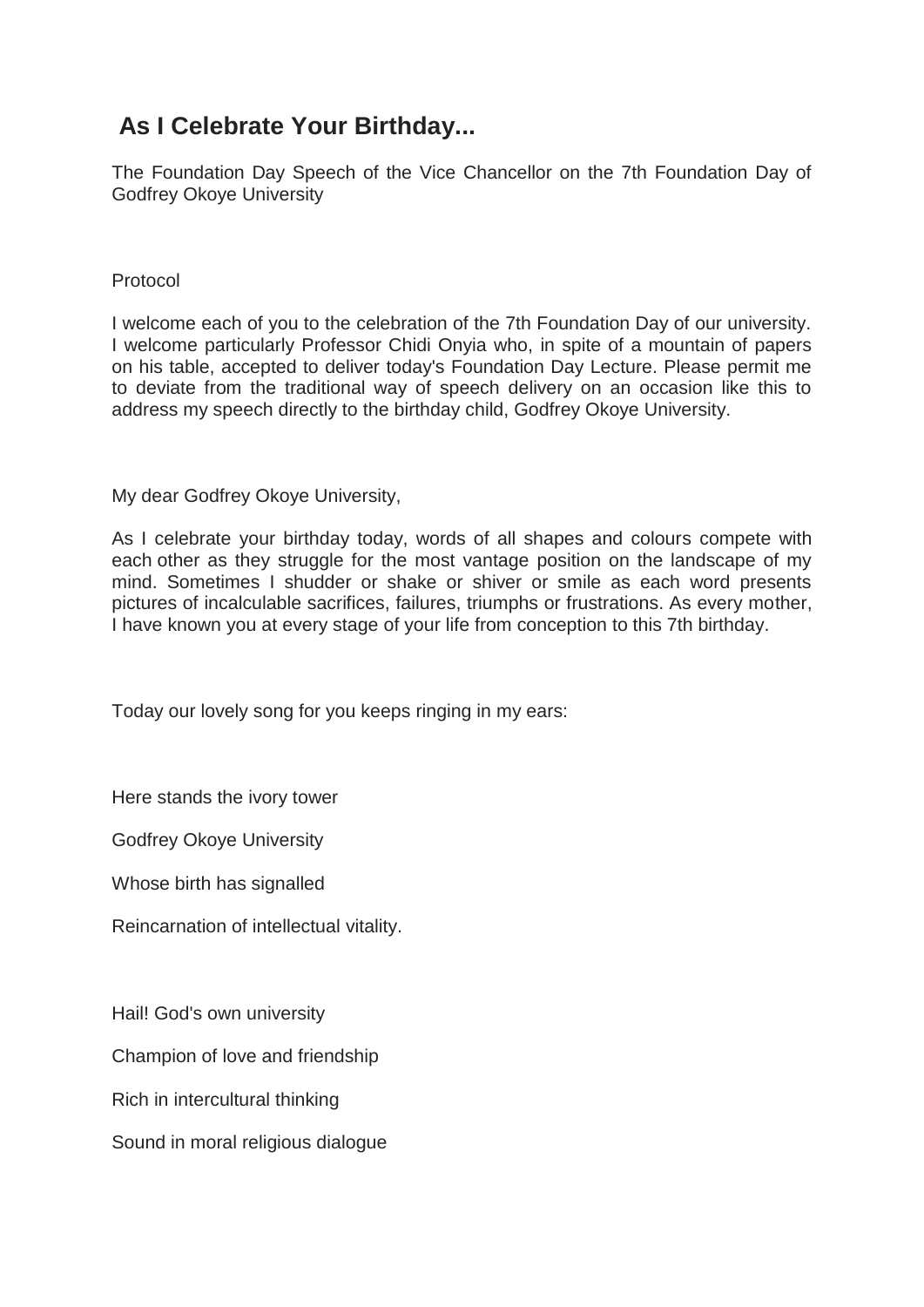Committed to unity of knowledge

Asking: Where's the evidence?

Bravo! Bravo!

Hail! GO University

Footprints of a great achiever

The Heart of Excellence

Lavishly endowed in Science and Arts.

This song captures our deepest expectations and desires as we watch you grow and continue your earthly journey.

You are indeed the ivory tower, standing tall among your peers in the wide field of academia. We have called you 'infant prodigy' because of your speedy and breathtaking progress. When your peers and older siblings were still struggling to have their courses accredited, you had already started looking for new areas of academic adventures, beaming with smiles of success as the NUC gave you a permanent licence and confirmed your unmatchable success story. You are indeed the ivory tower of our time, a colossus bestriding the academic space of our time and place. Your birth holds a great promise for our people. You have become the first choice of scholars in search of the Forest of Arden of academic solace in a world where universities present a shockingly grotesque picture of academia. As I looked at you during the matriculation of your first fruits, I cried 'This is our chance'. I knew then you were our chance to write a new story in the history book of universities. Godfrey Okoye University, you will remain the hope of our people!

It is only appropriate that we shout 'Hail! God's own University'. You are indeed the Champion of love and friendship. You have brought young people together from every nook and cranny of our nation, from north and south, east and west, from every tribe and tongue. And you have patiently taught them to live together, pray together, eat together, laugh together and share the tears and smiles of daily human struggles in the inseparable collectivity of human experience. During our unity week, you have indeed proved to be rich in intercultural thinking. Cultural dialogue for you is not an academic paper delivered in national and international conferences by some white-haired, bespectacled professors. It is an unforgettable experience of our cultural diversity and variegated cultural experience as revealed by our unity week. The great opportunity you give students to learn and appreciate other cultures has made our students the most culturally intelligent students in Nigeria.

Apart from providing a setting for cultural dialogue, you have given our students sound spiritual space for religious dialogue. Our prayer book is called the Golden